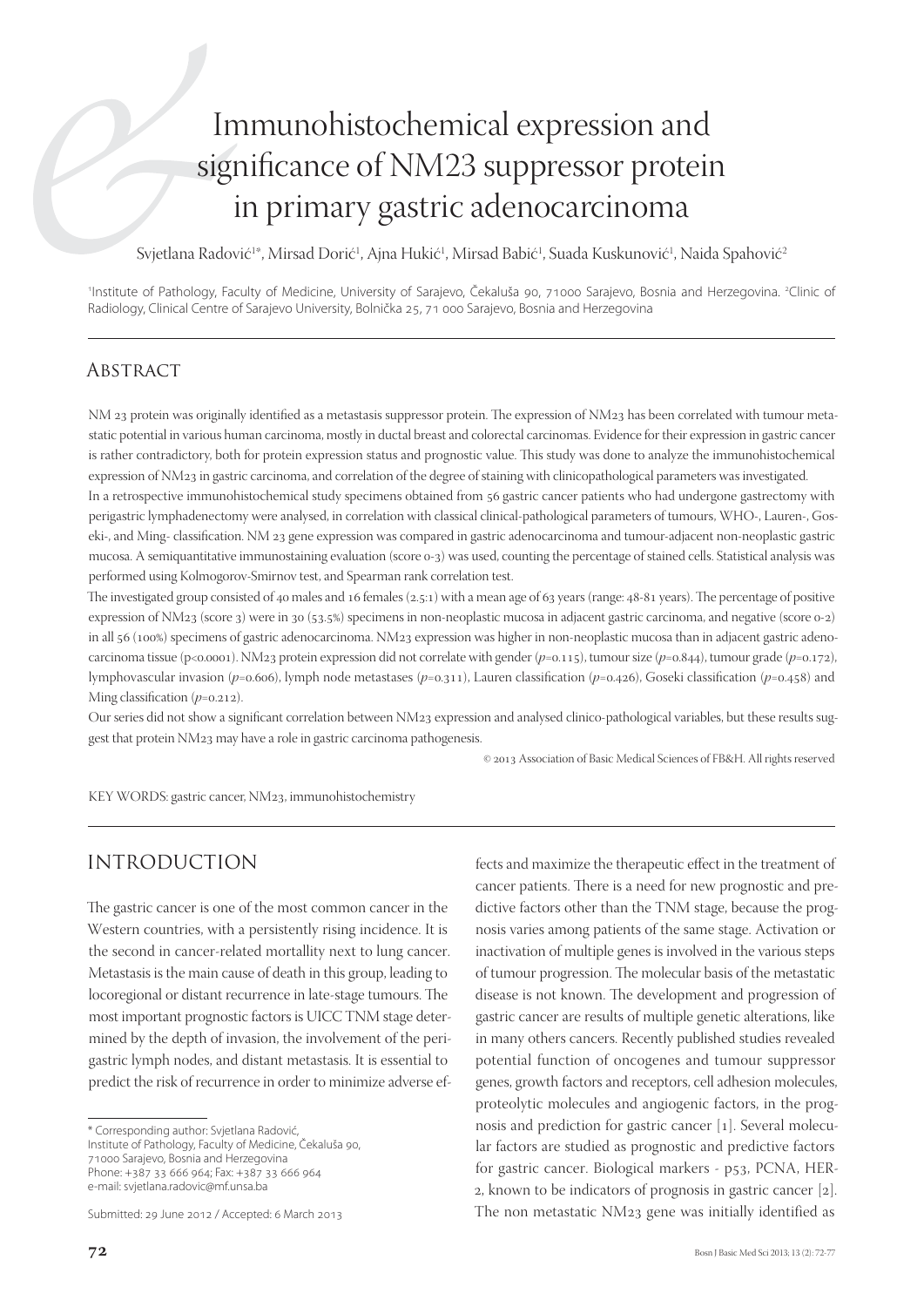a putative metastasis suppressor gene on the basis of its reduced expression in certain highly metastatic cell lines and tumours  $\lceil 3 \rceil$ . The gene is located on chromosome locus  $17q21$ , which encodes an  $18.5$  kDa protein containing  $166$ amino acid residues with nucleoside diphosphate kinase, histidine kinase and serine autophosphorylation activities  $[4]$ . In humans, there are 10 genes belonging to the  $NM_{23}$  gene family (also known as NME genes), of which the two most abundantly expressed are  $NM23-H1$  (NME1) and  $NM23-H1$  $H_2$  (NME<sub>2</sub>) [5]. The NM<sub>23</sub> genes appear to play a critical role in cellular proliferation, differentiation, oncogenesis, and tumour metastasis  $[6]$ . A recent study delineated that NM23-H<sub>1</sub> is critical for control of cell-cell adhesion and cell migration at early stages of the invasive program in epithelial cancers, orchestrating a barrier against conversion of in situ carcinoma into invasive malignancy  $[5]$ . Low NM23-H1 expression disrupted cell-cell adhesion and promoted cellular scattering, motility, and extracellular matrix invasion by upregulating several matrix metalloproteinases [5]. It is critical at early stages of the invasive cancers. Low NM23-H<sub>2</sub> expression was ineffective at tumour invasion  $[5]$ . Up to now, it is clearly established that  $NM_{23}$ -H<sub>1</sub> is a critical regulator of signalling networks involved in cancer cell adhesion and local invasion in primary tumours  $[7]$ . Fan et al. suggested that NM23-H1 may be associated in DNA repair [8]. Mutation in NM23 genes are rare in cancer, and NM23 may be a family of cancer genes that become dysregulated through expression changes at protein level. Youssef et al. suggest that the role NM23 in oncogenesis and tumour metastasis could be related to its nucleoside diphosphate kinase activity  $[6]$ . NM<sub>23</sub> is clearly a multifunctional protein distributed in the cytosol and plasma membrane, as well as the nucleus. However, the mechanism by which NM suppresses tumour metastasis is still poorly understood. Detection of  $NM_{23}$  frequency expression in clinical specimens varied among different cancers, and no same results of prognostic analysis were achieved. It seems that the biological significance of NM23 gene expression depends on the type of neoplastic tissue  $[g]$ . The expression of the putative metastasis-suppressor gene  $NM_{23}$  in gastric carcinoma is controversial [2, 10]. The objective of this study was to analyze NM23 expression and its association with clinical-pathological variables of tumour, and to analyze prognostic criteria for gastric adenocarcinoma determining loco-regional node metastatic potential.

## MATERIALS AND METHODS

## *Patients*

The biopsy specimens from  $56$  patients (40 men, and  $16$ women) with invasive gastric adenocarcinoma diagnosed at

the Department of Pathology, Faculty of Medicine University of Sarajevo, Bosnia and Herzegovina, from January to December 2007, were selected for this study. All clinicalpathological data are summarized according to the treatment arm in Table 1. Gastric adenocarcinoma specimens were reviewed using morphologic and immunohistochemical criteria according to the WHO classification of gastric carcinoma  $[11]$  and staged according to TNM classification  $[12]$ . All of the samples were routinely fixed in 4% buffered formalin, embedded in paraffin, and cut into  $5 \mu m$  section. Four blocks from each tumour specimens were submitted for paraffin embedding, each containing as mush as possible tumour tissue with the deep advancing edge and piece of adjacent mucosa. One block of them contains pieces of morphologically normal distant mucosa, at 10 cm from the tumour.

### *Immunohistochemical staining*

Immunohistochemical analyses of the expressions of NM were performed according to the routine processes. Briefly, -μm sections of tumour or normal tissues were mounted on poly-D-lysine coated slides. Thin sections were deparaffinized in xylene and rehydrated in a series of ethanol solutions ( $100\%$ , 90%, and 80%) for 5 minutes each, washed in distilled water and  $0.01$  PBS (pH  $7.4$ ), immersed in 10 mmol/L citrate buffer (pH 6.0) and put in a microwave for  $5$  min at 60°C for antigen retrieval. Then they were placed in methanol containing 3% H2O2 for 30 min at 4°C to block endogenous peroxidase activity and incubated with rabbit serum for 10 min to block non-specific antibody binding sites. The primary antibody was applied at a working concentration and incubated for 2 hours at  $4^{\circ}$ C. The monoclonal antibody used is anti-human NM23  $(1:50; \text{DAKO}, \text{Denmark})$ . This antibody has affinity for both H<sub>1</sub> and H<sub>2</sub> components of the NM<sub>23</sub> protein. The secondary antibody and the avidin-biotin complex (ABC) were applied to slides. Diaminobenzidine (DAB) was used as a chromogen and sections were counterstained with Mayer's hematoxylin. Negative controls were obtained by replacing the primary antibody by non-immunized rabbit or mouse serum.

### *Quantifi cation of immunostaining*

Positive results were visible as yellow to brown cytoplasmic staining for the investigated antibody. The expression of the antigen was evaluated in a semiquantitative manner  $[13]$ . The criteria used to assess NM23 expression were based on the number of stained cells, and scores were assigned as follows: a) score  $0<10\%$ , score  $1=10-25\%$ , score  $2=26-50\%$ , score  $3=51\%$ or more stained cells. Scores o to 2 was considered as negative (protein down-expression) and score 3 was considered as positive (protein over-expression). The sections were examined assessing the percentage of cells with positive reaction in 10 microscopic fields at  $400$  magnification (X $400$ ). Non-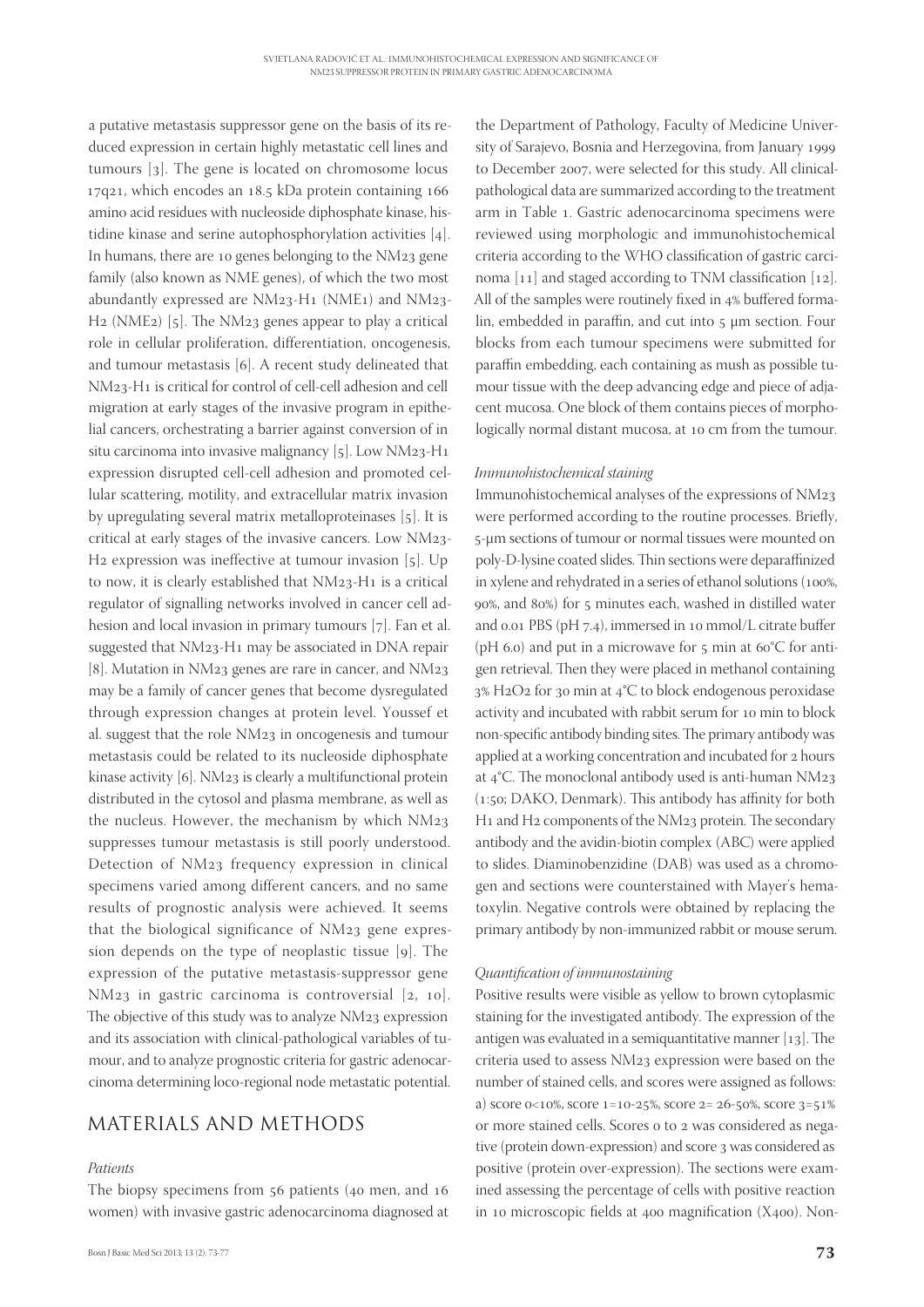neoplastic gastric mucosa was used as the internal positive control. Normal tonsil tissue was used as negative control.

## *Statistical analysis*

The collected data was analysed using IBM statistics SPSS software version 19.0. Quantitative variables were expressed as means. The relationships between expression of NM<sub>23</sub> and clinicopathological parameters (gender, age, size, tumour differentiation, lymphovascular invasion, number of lymph nodes involved, Lauren- Goseki-, or Ming classification) were analyzed by the Chi-Square test or students (t) test, respectively. Statistical analysis was performed using Kolmogorov-Smirnov and Spearman test. Probability  $(p$ -value)  $\leq$  0.05 was considered significant.

## RESULTS

Characteristics of 56 patients with gastric cancer are shown in Table 1. Among 56 patients, mean age was 63.3 years (range 48 to 81 years); 3 (5.3 %) had tumour size pT1, 15 (26.7 %) pT2, 26 (46.4 %) pT3, and 12 (21.4%) pT4. Thirteen tumours (23.2 %) were classed as grade I and grade IV, fifteen tumours  $(26.7%)$ at grade II and at grade III. Among  $56$  patients  $13$  (23.2%) were pNo, 26 (46.4 %) were pN<sub>1</sub>, 9 (16.0%) were pN<sub>2</sub>, and 8 (14.2%) were pN3. Among these patients  $44$  ( $78.5\%$ ) had lymphovascular invasion,  $34$  (60%) had inatestinal and  $22$  (39.2%) had diffuse type carcinoma (Lauren classification). Thirty-five cases were Goseki 1 (62.5%), five cases was Goseki 2 (8.9%), six cases were Goseki  $3$  (10.7%), and ten cases were Goseki 4 (17.8%). The immunohistochemical expression of NM23 was strictly cytoplasmic. There was no nuclear staining. The intensity of staining was not considered while evaluating the expression. Positive and negative NM23 staining was identified in non-neoplastic gastric mucosa. Normal gastric epithelial cells were homogeneously stained  $(> 51%)$  by monoclonal anti NM<sub>23</sub> antibody. This was considered as an intrinsic control although we studied positive and negative control slides. NM<sub>23</sub> expressions in the adjancent non-neoplastic gastric mucosas were highly variable. Positive NM23 stain (score 3) (Figure  $1$ .) was observed in  $30$  ( $53.3%$ ) and negative stained in  $26$  (46.4%) cases of adjacent gastric mucosa (Figure 2.). No expression of NM23 protein in 56 (100%) gastric adenocarcinoma (Figure 3-5.). The normal gastric mucosa had the higher expression of NM<sub>23</sub>, than gastric adenocarcinoma ( $p$ =0.0001). NM<sub>23</sub> expression was evaluated with respect to patients clinicopathological data (Table 2). NM23 showed no significant differences regarding gender (p=0.115), tumour size  $(p=0.844)$ , tumour grade  $(p=0.172)$ , lymphovascular invasion ( $p=0.606$ ), lymph node metastases ( $p=0.311$ ), Lauren-  $(p=0.426)$ , Goseki-  $(p=0.458)$  and Ming classification  $(p=0.212)$ . No significant correlation was found between

| Characteristic         |          | Number of patients | $(\%)$  |           |  |  |
|------------------------|----------|--------------------|---------|-----------|--|--|
| Age (median, range)    |          | $63(48-81)$        |         |           |  |  |
| Tumor size (pT)        |          |                    |         |           |  |  |
| 1                      |          | 3                  | (5.3)   |           |  |  |
| $\overline{2}$         |          | 15                 | (26.7)  |           |  |  |
| 3                      |          | 26                 | (46.4)  |           |  |  |
| 4                      |          | 12                 | (21.4)  |           |  |  |
| Grade:*                |          |                    |         |           |  |  |
| 1                      |          | 13                 | (23.2)  |           |  |  |
| $\overline{2}$         |          | 15                 | (26.7)  |           |  |  |
| 3                      |          | 15                 | (26.7)  |           |  |  |
| 4                      |          | 13                 | (23.2)  |           |  |  |
| Vascular invasion:     |          |                    |         |           |  |  |
| Yes                    |          | 44                 | (78.5)  |           |  |  |
| No                     |          | 12                 | (21.4)  |           |  |  |
| Lymph node (pN):       |          |                    |         |           |  |  |
| pN0                    |          | 13                 | (23.2)  |           |  |  |
| pN1                    |          | 26                 | (46.4)  |           |  |  |
| pN <sub>2</sub>        |          | 9                  | (16.0)  |           |  |  |
| pN3                    |          | 8                  | (14.2)  |           |  |  |
| Lauren classification: |          |                    |         |           |  |  |
| Intestinal             |          | 34                 | (60.7)  |           |  |  |
| Diffuse                |          | 22                 | (39.2)  |           |  |  |
| Goseki classification: |          |                    |         |           |  |  |
| 1                      |          | 35                 | (62.5)  |           |  |  |
| $\overline{2}$         |          | 5                  | (8.9)   |           |  |  |
| 3                      |          | 6                  | (10.7)  |           |  |  |
| 4                      |          | 10                 | (17.8)  |           |  |  |
| Ming classification:   |          |                    |         |           |  |  |
| Nodular                |          | 14                 | (25.0)  |           |  |  |
| Diffuse                |          | 7                  | (12.5)  |           |  |  |
| Nodular / diffuse      |          | 35                 | (62.5)  |           |  |  |
| NM23 <sup>+</sup> :    |          |                    |         | p value** |  |  |
| Non-neoplastic         | Negative | 26                 | (46.4)  |           |  |  |
| mucosa                 | Positive | 30                 | (53.5)  | 0.0001    |  |  |
|                        | Negative | 56                 | (100.0) |           |  |  |
| Tumour                 | Positive | $\overline{0}$     | (0)     | 0.0001    |  |  |
|                        |          |                    |         |           |  |  |

**TABLE 1.** Clinicopathological and NM23 protein immunohistochemical (p value) data of 56 patients with castric carcinoma.

\*According to the WHO classification of gastric cancer [11]. †Staining intensity: 0<10%, 1=10-25%, 2= 26-50%, 3=>51% of stained cells. Scores 0 to 2 was considered as negative, and score 3 was considered as positive.

\*\* Kolmogorow-Smirnov one sample test for testing uniform distribution.



FIGURE 1. Positive cytoplasmic NM23 expression of epithelial cells in normal gastric mucosa (IH, X 250).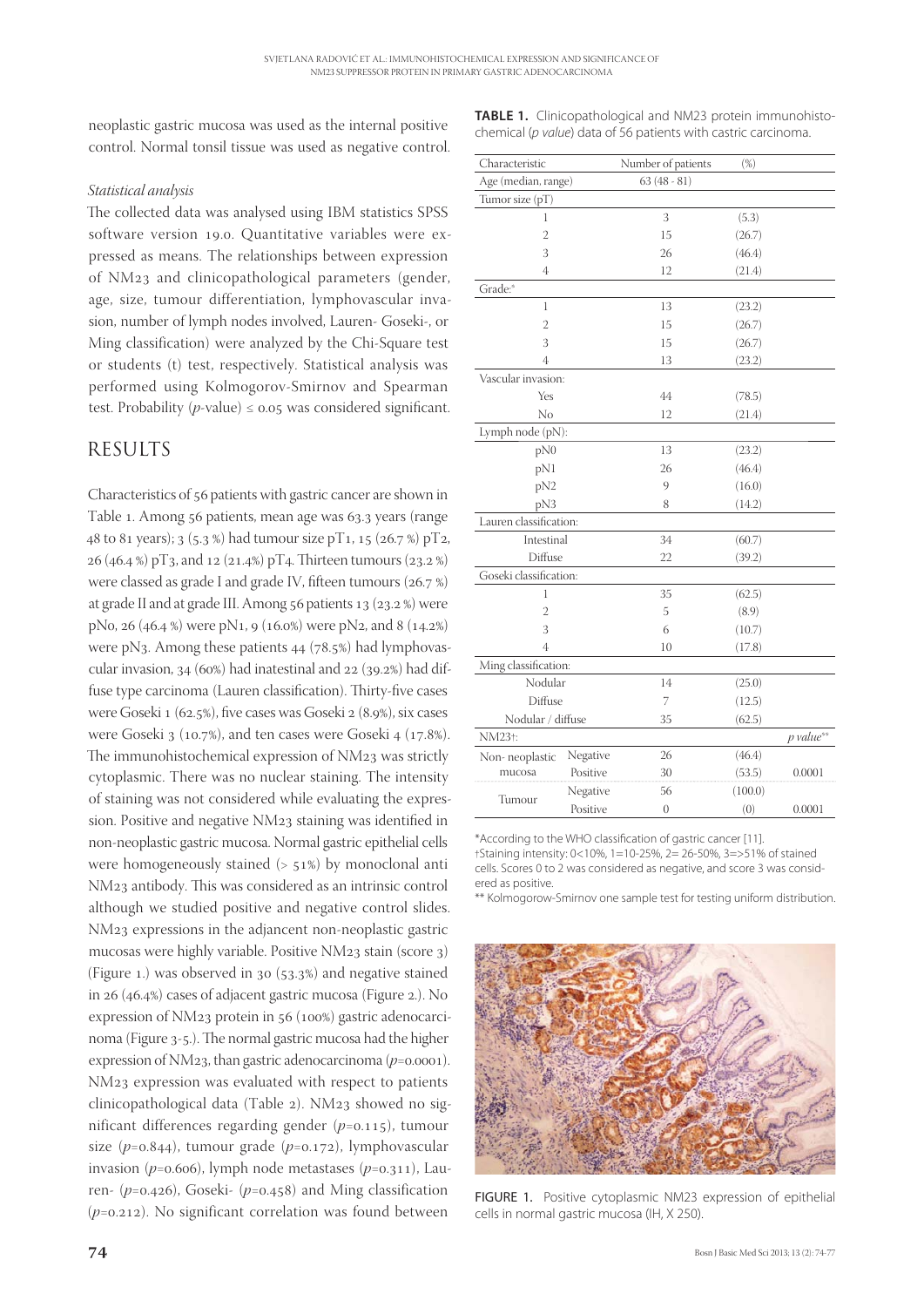**TABLE 2.** Clinicopathological variables and their correlation with immunohistochemical expression of NM23 protein of 56 patients with castric carcinoma.

|                        |                        | NM23 - Number of patients        |                  |                           |        |               |  |  |
|------------------------|------------------------|----------------------------------|------------------|---------------------------|--------|---------------|--|--|
|                        |                        | Non-neoplastic mucosa            |                  | Neoplastic mucosa         |        |               |  |  |
| Variables              | Number of patients (%) | positive / negative              |                  | positive / negative       |        | $p$ value**   |  |  |
|                        |                        | $(\text{score } 0-2)$ /(score 3) |                  | $(score 0-2) / (score 3)$ |        |               |  |  |
| Sex:                   |                        |                                  |                  |                           |        |               |  |  |
| Male                   | 40 (71.4)              | 22                               | 18               | $\boldsymbol{0}$          | $40\,$ | $Ro = 0.213$  |  |  |
| Female                 | 16(28.5)               | 9                                | 7                | $\boldsymbol{0}$          | 16     | $p=0.115$     |  |  |
| Tumor size (pT):       |                        |                                  |                  |                           |        |               |  |  |
| 1                      | 3(5.3)                 | 3                                | $\boldsymbol{0}$ | $\overline{0}$            | 3      |               |  |  |
| $\mathbf{2}$           | 15(26.7)               | $\,$ 8 $\,$                      | 7                | $\mathbf{0}$              | 15     | Ro=0.027      |  |  |
| 3                      | 26(46.4)               | 13                               | 13               | $\overline{0}$            | 26     | $p=0.844$     |  |  |
| $\overline{4}$         | 12(21.4)               | 8                                | $\overline{4}$   | $\overline{0}$            | 12     |               |  |  |
| Grade:*                |                        |                                  |                  |                           |        |               |  |  |
| $\mathbf{1}$           | 13 (23.2)              | 9                                | $\overline{4}$   | $\overline{0}$            | 13     |               |  |  |
| $\mathbf{2}$           | 15(26.7)               | 8                                | 7                | $\overline{0}$            | 15     | $Ro = -0.185$ |  |  |
| 3                      | 15(26.7)               | 9                                | 6                | $\overline{0}$            | 15     | $p=0.172$     |  |  |
| $\overline{4}$         | 13(23.2)               | $\overline{4}$                   | 9                | $\overline{0}$            | 13     |               |  |  |
| Vascular invasion:     |                        |                                  |                  |                           |        |               |  |  |
| Yes                    | 44 (78.5%)             | 24                               | 20               | $\theta$                  | 44     | $Ro = -0.070$ |  |  |
| No                     | 12 (21.4%)             | 6                                | 6                | $\boldsymbol{0}$          | 12     | $p=0.606$     |  |  |
| Lymph node (pN):       |                        |                                  |                  |                           |        |               |  |  |
| pN0                    | 13(23.2)               | 8                                | 5                | $\theta$                  | 13     |               |  |  |
| pN1                    | 26(46.4)               | 14                               | 12               | $\overline{0}$            | 26     | $Ro = 0.138$  |  |  |
| pN <sub>2</sub>        | 9(16.0)                | 5                                | $\overline{4}$   | $\overline{0}$            | 9      | $p=0.311$     |  |  |
| pN3                    | 8(14.2)                | $\overline{4}$                   | $\overline{4}$   | $\overline{0}$            | 8      |               |  |  |
| Lauren classification: |                        |                                  |                  |                           |        |               |  |  |
| Intestinal             | 34(60.7)               | $20\,$                           | 15               | $\boldsymbol{0}$          | $34\,$ | $Ro = 0.108$  |  |  |
| Diffuse                | 22(39.2)               | 9                                | 13               | $\overline{0}$            | 22     | $p=0.426$     |  |  |
| Goseki classification: |                        |                                  |                  |                           |        |               |  |  |
| $\mathbf{1}$           | 35 (62.5)              | 20                               | 15               | $\theta$                  | 35     |               |  |  |
| $\mathfrak{2}$         | 5(8.9)                 | $\mathbf{2}$                     | 3                | $\overline{0}$            | 5      | $Ro = -0.101$ |  |  |
| 3                      | 6(10.7)                | $\mathbf{1}$                     | 5                | $\overline{0}$            | 6      | $p=0.458$     |  |  |
| $\overline{4}$         | 10(17.8)               | $\overline{4}$                   | 6                | $\overline{0}$            | 10     |               |  |  |
| Ming classification:   |                        |                                  |                  |                           |        |               |  |  |
| Nodular                | 14(25.0)               | $\sqrt{6}$                       | $\,$ 8 $\,$      | $\boldsymbol{0}$          | 14     | $Ro = 0.121$  |  |  |
| Diffuse                | 7(12.5)                | 5                                | $\overline{2}$   | $\overline{0}$            | 7      | $p=0.212$     |  |  |
| Nodula/diffuse         | 35 (62.5)              | 18                               | 17               | $\overline{0}$            | $35\,$ |               |  |  |

\*According to the WHO classification of gastric cancer [11].

\*\* Spearman rank correlation test according to NM23.



FIGURE 2. Absent NM23 expression in gastric adenocarcinoma cells (left and up) and positive in adjancent non-neoplastic gastric mucosa (IH, X 250).



FIGURE 3. Negative NM23 expression (score 2) in gastric adenocarcinoma cells (IH, X 400).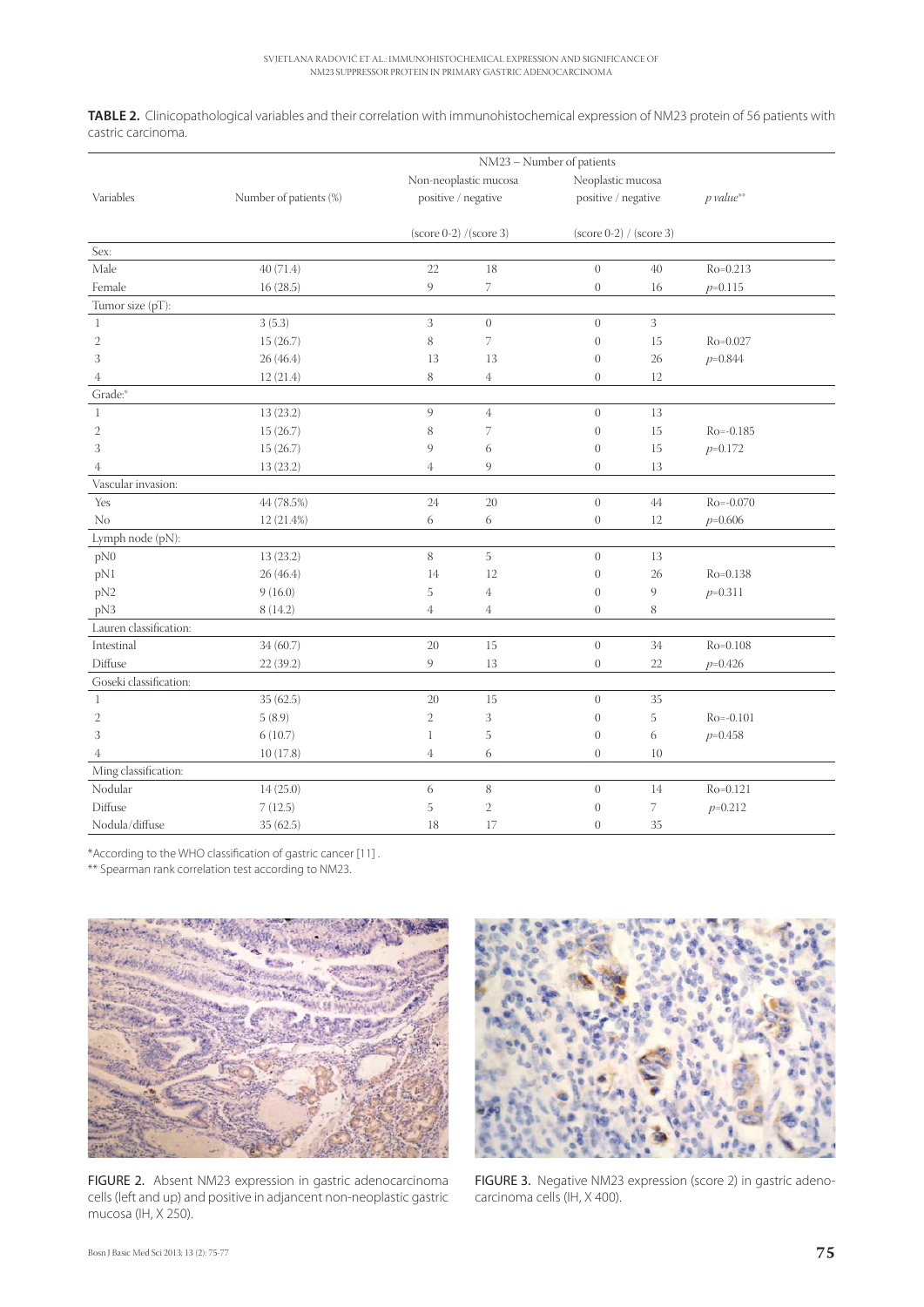

FIGURE 4. Negative NM23 expression (score 1) in gastric adenocarcinoma cells (IH, X 400)

NM<sub>23</sub> expression and analysed clinicopathologic factors. Table 2. summarized the data with statistical analyses.

# DISCUSSION

Two highly homogenous genes, NM23-H1 and NM23-H2, have been described, both located on the long arm of chromosome 17, coding for the 18.5 an  $17$  kD proteins respectively. NM<sub>23</sub> protein is a metastasis suppressor protein, expressed in all cellular compartments. *In vitro* correlates of suppression include reduced invasion, motility and soft agar colonization, and induction of differentiation. NM23 expression has been widely studied in various cancers and with their relation to staging and prognosis. NM23 expressions are generally, but not uniformly associated with improved prognosis in various type of carcinomas. Expression of NM23 has been shown to be inversely correlated with the metastatic potential of several human cancers. Reduced expression of NM23 in breast, hepatoecellular and ovarian carcinoma correlates with increased metastatic potential  $[14-18]$ , but in oesophageal squamous cell, prostate and lung carcinoma, disease progression is associated with increased NM  $23$  gene expression [8,19,20]. The relatively large number of studies analysed NM23 protein in colorectal carcinoma  $[13]$ , but a small number of them analysed this protein in gastric carcinoma  $[2, 14, 21]$ . In the present study expression of  $NM_{23}$  protein was observed in normal gastric mucosa in 53.5% of cases with strong diffuse cytoplasmic staining. We observed a similar percentage  $(46.4%)$  of cases with negative staining in adjacent non-neoplastic mucosa. There were some differences about expression of NM23 in non-neoplastic mucosae in adjacent gastric cancer between different persons. When compared the specimens between the two groups, NM23 expression did not demonstate significant correlation. Our results do not support findings of Muta's study. Muta analyzed gene and protein expression of NM23, using Northern blot and



FIGURE 5. Negative NM23 expression (score 0) in gastric adenocarcinoma cells (IH, X400).

immunohistochemical techniques [22]. He noted that expression of NM23 protein in tumour tissue was higher than those in the corresponding normal mucosae. This suggests a linkage of NM23 in the process of the gastric cancer progression. Our results suggest that biological significance of  $NM_{23}$ expression may be quite different in the same organ. Neoplastic gastric tissue showed negative expression of NM23, suggests that absent staining in gastric adenocarcinoma was associated with disease progression, but these mechanism is not understood and remain to be determined conclusively. In our series, the analysis of NM23 expression revealed a higher tumour grade, higher incidence of metastatic lymph nodes, higher intestinal type of tumours according to Lauren classification, higher Goseki type 1 tumours and higher nodular/diffuse type of tumours (Ming classification), and advanced pT categories in patients without protein expression, although this result did not reach statistical significance. This result suggested that loos of NM23 expression in gastric carcinoma tissue may had relation with development, progression, invasion and metastasis of neoplasm. This finding suggests a potential protective effect of this protein in tumour genesis. This study indicates a complex role of NM 23 in gastric cancer and may not solely function as tumour suppressor protein as commonly perceived. Our results do not support findings of similar studies. There were also some discrepancies amnog previous studies of the same tumours  $[2, 10, 21, 23]$ . Lee et al. analysed the relationship of p53, nm23, PCNA and HER-2 with clinicopathological parameters in gastric cancer and the survival results  $[2]$ . He concluded that expression of NM23 and p53 was related with poor prognosis of gastric cancer. Monig et al. analysed clinical significance of NM23 gene expression in gastric cancer [10]. Their series did not show a correlation of protein expression in neoplastic gastric tissue in terms of lymph node and distant metastasis or prognosis in gastric cancer patients. Yeung [21] suggested that NM23 may have a role